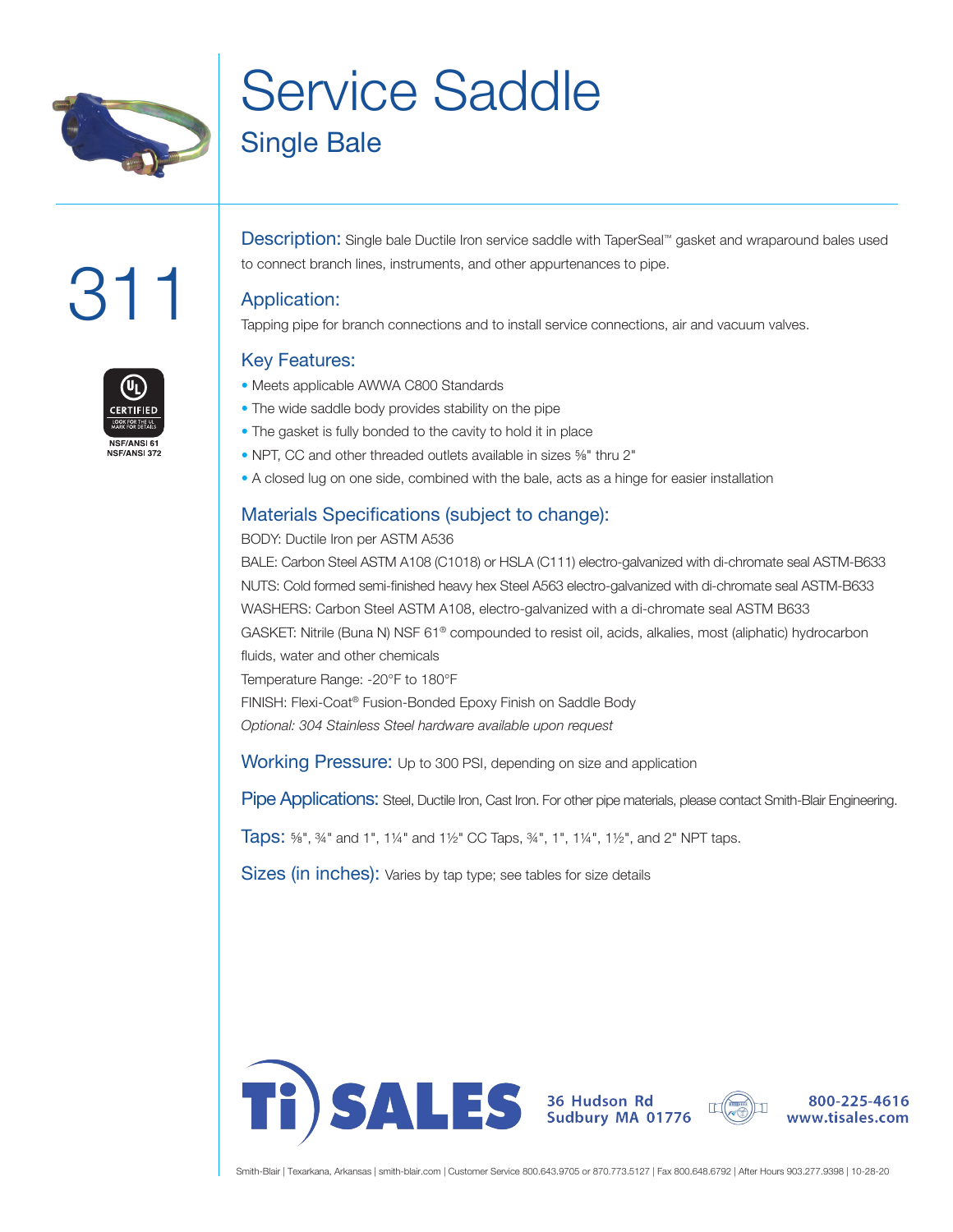

# Service Saddle Single Bale

### ⅝", ¾" and 1" CC Taps

| <b>STANDARD</b>                   |                                       |                            | <b>CATALOG NUMBER</b>                |                                      |                         |             | <b>METRIC</b>                 |                         |                           |
|-----------------------------------|---------------------------------------|----------------------------|--------------------------------------|--------------------------------------|-------------------------|-------------|-------------------------------|-------------------------|---------------------------|
| <b>NOM. SIZE</b><br><b>INCHES</b> | O.D.<br><b>RANGE</b><br><b>INCHES</b> | WT.<br><b>EACH</b><br>LBS. | 5/8" CC/16 MM                        | 3/4" CC/20 MM                        | 1" CC/25 MM             | CTN.<br>QTY | <b>NOM. SIZE</b><br><b>MM</b> | O.D.<br><b>RANGE MM</b> | WT.<br><b>EACH</b><br>KG. |
| $1 - 1/4 - 1 - 1/2$               | 1.31-1.39<br>1.61-1.92                | $\mathbf{1}$<br>1          | 311-00013905-000<br>311-00019205-000 | 311-00013907-000<br>311-00019207-000 | N/A<br>311-00019209-000 | 12<br>12    | 25<br>40                      | 33-35<br>$41 - 48$      | 1                         |
| $\overline{2}$                    | 2.38                                  | $\overline{2}$             | 311-00023805-000                     | 311-00023807-000                     | 311-00023809-000        | 12          | 50                            | 60                      | 1                         |
| $\overline{2}$                    | 2.35-2.56                             | 2                          | 311-00025605-000                     | 311-00025607-000                     | 311-00025609-000        | 12          | 50                            | 60-65                   |                           |
| $2 - 1/4 - 2 - 1/2$               | $2.44 - 2.91$                         | $\overline{2}$             | 311-00029105-000                     | 311-00029107-000                     | 311-00029109-000        | 8           | $57 - 65$                     | 62-73                   | 1                         |
| 3                                 | 2.97-3.54                             | $\overline{2}$             | 311-00035405-000                     | 311-00035407-000                     | 311-00035409-000        | 12          | 80                            | 76-89                   | 1                         |
| 4                                 | 4.40-4.50                             | 3                          | 311-00045005-000                     | 311-00045007-000                     | 311-00045009-000        | 12          | 80-100                        | 112-115                 | 1                         |
| 4                                 | 4.40-4.80                             | 4                          | 311-00048005-000                     | 311-00048007-000                     | 311-00048009-000        | 12          | 103                           | 112-122                 | 1                         |
| $4 - 5$                           | 4.74-5.63                             | 3                          | 311-00056305-000                     | 311-00056307-000                     | 311-00056309-000        | 10          | 100-125                       | 121-143                 | $\overline{2}$            |
| $5-6$                             | 5.94-6.70                             | 4                          | 311-00066305-000                     | 311-00066307-000                     | 311-00066309-000        | 8           | 125-150                       | 151-170                 | $\overline{\mathbf{c}}$   |
| $5 - 6$                           | 5.94-6.90                             | 4                          | 311-00069005-000                     | 311-00069007-000                     | 311-00069009-000        | 8           | 125-150                       | 151-175                 | 2                         |
| 6                                 | 6.84-7.60                             | 5                          | 311-00076005-000                     | 311-00076007-000                     | 311-00076009-000        | 10          | 150                           | 174-193                 | $\overline{2}$            |
| $6 - 8$                           | 7.69-8.72                             | 5                          | 311-00087205-000                     | 311-00087207-000                     | 311-00087209-000        | 10          | 150-200                       | 195-221                 | $\overline{2}$            |
| $6 - 8$                           | 7.69-9.05                             | 5                          | 311-00090505-000                     | 311-00090507-000                     | 311-00090509-000        | 10          | 150-200                       | 195-230                 | 2                         |
| $8 - 10$                          | 8.54-10-10                            | 5                          | 311-00101005-000                     | 311-00101007-000                     | 311-00101009-000        | 10          | 200-250                       | 217-256                 | $\overline{2}$            |
| $10 - 12$                         | 10.64-12.12                           | 5                          | 311-00121205-000                     | 311-00121207-000                     | 311-00121209-000        | 6           | 250-300                       | 271-307                 | 3                         |
| $12 - 14$                         | 12.62-14.32                           | $\overline{7}$             | 311-00143205-000                     | 311-00143207-000                     | 311-00143209-000        | 6           | 300-350                       | 321-363                 | 3                         |

### ¾" and 1" NPT Taps

|                            | <b>STANDARD</b>                       |                         | <b>CATALOG NUMBER</b>                |                         | <b>METRIC</b>   |                               |                         |                         |
|----------------------------|---------------------------------------|-------------------------|--------------------------------------|-------------------------|-----------------|-------------------------------|-------------------------|-------------------------|
| NOM. SIZE<br><b>INCHES</b> | O.D.<br><b>RANGE</b><br><b>INCHES</b> | <b>WT. EACH</b><br>LBS. | 3/4" NPT/20 MM                       | 1" NPT/25 MM            | <b>CTN, QTY</b> | <b>NOM. SIZE</b><br><b>MM</b> | O.D.<br><b>RANGE MM</b> | <b>WT. EACH</b><br>KG.  |
| $1 - 1/4 - 11/2$           | 1.31-1.39<br>1.61-1.92                | 1<br>1                  | 311-00013906-000<br>311-00019206-000 | N/A<br>311-00019208-000 | 12<br>12        | $25 - 32$<br>40               | 33-35<br>$41 - 48$      |                         |
| 2                          | 2.38                                  | $\overline{\mathbf{c}}$ | 311-00023806-000                     | 311-00023808-000        | 12              | 50                            | 60                      |                         |
| $\overline{2}$             | 2.35-2.56                             | $\overline{2}$          | 311-00025606-000                     | 311-00025608-000        | 12              | 50                            | 60-65                   |                         |
| $2 - 1/4 - 2 - 1/2$        | 2.44-2.91                             | $\overline{2}$          | 311-00029106-000                     | 311-00029108-000        | 8               | $57 - 65$                     | 62-73                   |                         |
| 3                          | 2.97-3.54                             | $\overline{2}$          | 311-00035406-000                     | 311-00035408-000        | 12              | 80                            | 76-89                   |                         |
| 4                          | 4.40-4.50                             | 3                       | 311-00045006-000                     | 311-00045008-000        | 12              | 80-100                        | 112-114                 |                         |
| 4                          | 4.40-4.80                             | 3                       | 311-00048006-000                     | 311-00048008-000        | 12              | 103                           | 112-122                 |                         |
| $4 - 5$                    | 4.74-5.63                             | 3                       | 311-00056306-000                     | 311-00056308-000        | 10              | 100-125                       | 120-143                 | $\overline{2}$          |
| $5-6$                      | 5.94-6.70                             | 4                       | 311-00066306-000                     | 311-00066308-000        | 8               | 125-150                       | 151-170                 | $\overline{\mathbf{c}}$ |
| $5-6$                      | 5.94-6.90                             | 4                       | 311-00069006-000                     | 311-00069008-000        | 8               | 125-150                       | 151-175                 | $\overline{2}$          |
| 6                          | 6.84-7.60                             | 5                       | 311-00076006-000                     | 311-00076008-000        | 10              | 150                           | 174-193                 | $\overline{2}$          |
| $6 - 8$                    | 7.69-8.72                             | 5                       | 311-00087206-000                     | 311-00087208-000        | 10              | 150-200                       | 195-221                 | $\overline{\mathbf{c}}$ |
| $6 - 8$                    | 7.69-9.05                             | 5                       | 311-00090506-000                     | 311-00090508-000        | 10              | 150-200                       | 195-230                 | $\overline{2}$          |
| $8 - 10$                   | 8.54-10.10                            | 5                       | 311-00101006-000                     | 311-00101008-000        | 10              | 200-250                       | 217-256                 | $\overline{2}$          |
| $10 - 12$                  | 10.64-12.12                           | 5                       | 311-00121206-000                     | 311-00121208-000        | 6               | 250-300                       | 271-307                 | 3                       |
| $12 - 14$                  | 12.62-14.32                           | $\overline{7}$          | 311-00143206-000                     | 311-00143208-000        | 6               | 300-350                       | 321-363                 | 3                       |